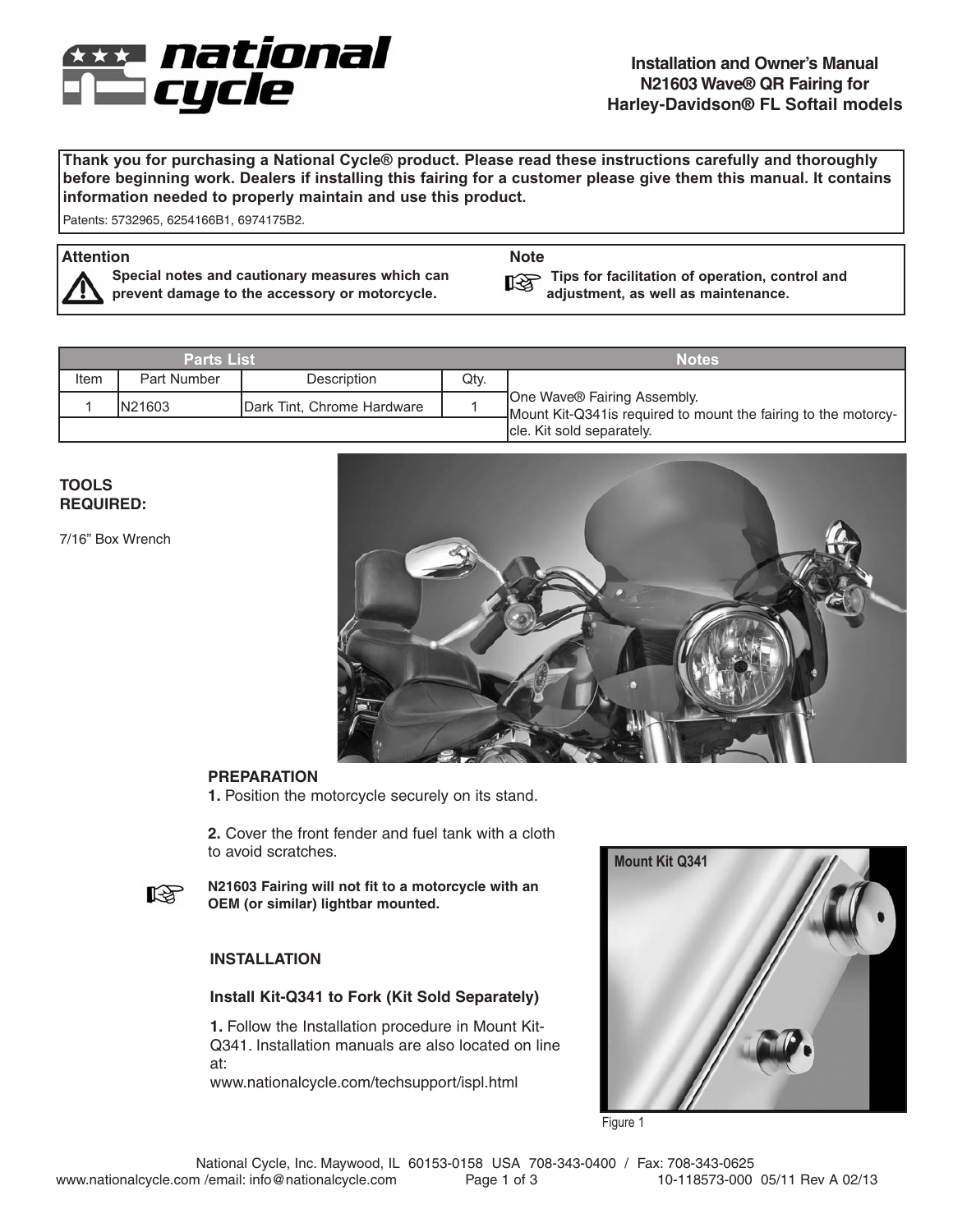#### **INSTALLATION**

#### **Fairing Bracket Preset**

**2.** The fairing brackets are preset at the mid point of the adjustment range. Before making adjustments to this bracket, install the shield onto the motorcycle first. Refer to Final Adjustment, page 3. **Figure 2**



#### **Install The Fairing**

**3.** Straddle the front tire while holding your fairing at the area of the upper mount points. **Figure 3**

**4.** Place the lower two notches of the fairing brackets onto the two lower spools of the mounting hardware. Slight flexing of the shield may be necessary to accomplish this.

**5.** Pivot the shield toward the bike. The upper notches of the brackets will line up with the center line of the upper spools on the mounting hardware. **Figure 4**

**6.** Push firmly until the upper notches slip over the upper spools. **Figure 4**





Figure 3